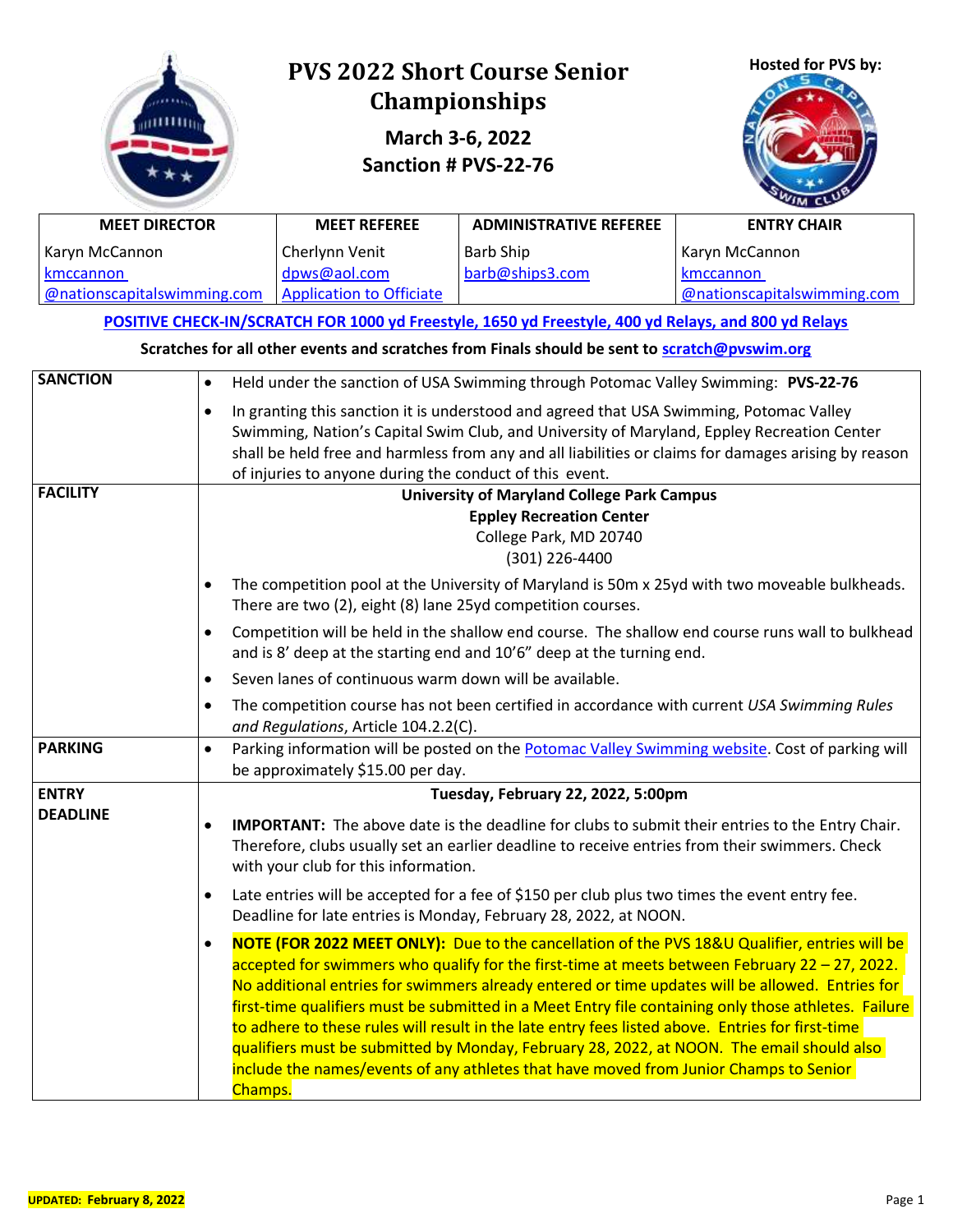| <b>SCHEDULE</b>       |           |                                                                                                                                                                                                                                                                                                                                                                                                                                                                   | Warm Up                                                                                                                                                                                  | <b>Events</b> |  |  |  |  |  |
|-----------------------|-----------|-------------------------------------------------------------------------------------------------------------------------------------------------------------------------------------------------------------------------------------------------------------------------------------------------------------------------------------------------------------------------------------------------------------------------------------------------------------------|------------------------------------------------------------------------------------------------------------------------------------------------------------------------------------------|---------------|--|--|--|--|--|
|                       |           | Thursday, March 3                                                                                                                                                                                                                                                                                                                                                                                                                                                 |                                                                                                                                                                                          |               |  |  |  |  |  |
|                       |           | <b>Timed Finals</b>                                                                                                                                                                                                                                                                                                                                                                                                                                               | $4:30 - 5:30$ pm                                                                                                                                                                         | 5:40pm        |  |  |  |  |  |
|                       |           | Friday, Saturday, Sunday, March 4-6                                                                                                                                                                                                                                                                                                                                                                                                                               |                                                                                                                                                                                          |               |  |  |  |  |  |
|                       |           | <b>Preliminary Session</b>                                                                                                                                                                                                                                                                                                                                                                                                                                        | $7:00 - 8:50$ am                                                                                                                                                                         | 9:00am        |  |  |  |  |  |
|                       |           | <b>Finals Session</b>                                                                                                                                                                                                                                                                                                                                                                                                                                             | $4:30 - 5:50$ pm                                                                                                                                                                         | 6:00pm        |  |  |  |  |  |
|                       | ٠         | sessions will start at 8:30am.                                                                                                                                                                                                                                                                                                                                                                                                                                    | In accordance with PVS Policy & Procedures, if the sessions are longer than 4 hours and 15<br>minutes, warm ups for preliminary sessions will start at 6:30am and events for preliminary |               |  |  |  |  |  |
|                       | $\bullet$ | Meet Director, with concurrence of the PVS Senior Chair, reserves the right to adjust<br>times/sessions after entries are received.                                                                                                                                                                                                                                                                                                                               |                                                                                                                                                                                          |               |  |  |  |  |  |
| <b>ELIGIBILITY</b>    | $\bullet$ | Open to all Potomac Valley Swimming registered athletes and invited USA Swimming Athletes.                                                                                                                                                                                                                                                                                                                                                                        |                                                                                                                                                                                          |               |  |  |  |  |  |
|                       | $\bullet$ | No swimmer will be permitted to compete in the meet unless the swimmer is registered as an<br>athlete member of USA Swimming as provided in USA Swimming Rules and Regulations Article<br>302.                                                                                                                                                                                                                                                                    |                                                                                                                                                                                          |               |  |  |  |  |  |
|                       | $\bullet$ | Swimmers shall compete at the age attained on the first day of the meet.                                                                                                                                                                                                                                                                                                                                                                                          |                                                                                                                                                                                          |               |  |  |  |  |  |
|                       |           | Non-PVS Clubs interested in participating should request an invitation from the PVS Senior Chair,                                                                                                                                                                                                                                                                                                                                                                 |                                                                                                                                                                                          |               |  |  |  |  |  |
|                       |           | Evan Stiles, estile@arlingtonva.us.                                                                                                                                                                                                                                                                                                                                                                                                                               |                                                                                                                                                                                          |               |  |  |  |  |  |
|                       | $\bullet$ | Swimmers must have equaled or bettered the applicable Qualifying Time listed. Qualifying times<br>must have been achieved on or after February 22, 2020. Qualifying times must have been                                                                                                                                                                                                                                                                          |                                                                                                                                                                                          |               |  |  |  |  |  |
|                       |           | achieved in a USA-Swimming sanctioned, observed, or approved meet.                                                                                                                                                                                                                                                                                                                                                                                                |                                                                                                                                                                                          |               |  |  |  |  |  |
| <b>DISABILITY</b>     | $\bullet$ | PVS and host clubs along with their meet directors are committed to the Inclusion Policy as                                                                                                                                                                                                                                                                                                                                                                       |                                                                                                                                                                                          |               |  |  |  |  |  |
| <b>SWIMMERS</b>       |           | adopted by the PVS BOD. Athletes with a disability are welcomed and are asked to provide<br>advance notice of desired accommodations to the Meet Director. The athlete (or athlete's coach)                                                                                                                                                                                                                                                                       |                                                                                                                                                                                          |               |  |  |  |  |  |
| <b>INCLEMENT</b>      |           | is also responsible for notifying the session referee of any disability prior to competition.                                                                                                                                                                                                                                                                                                                                                                     |                                                                                                                                                                                          |               |  |  |  |  |  |
| <b>WEATHER</b>        | $\bullet$ | In the event of inclement weather, the Meet Director, Meet Referee and PVS Senior Chair will<br>work with the facility manager to make any necessary changes. Information will be posted on the<br>PVS web site and/or a Flash Mail will be sent out.                                                                                                                                                                                                             |                                                                                                                                                                                          |               |  |  |  |  |  |
| <b>TIMING SYSTEM</b>  | $\bullet$ | Automatic Timing (touchpads primary) will be used.                                                                                                                                                                                                                                                                                                                                                                                                                |                                                                                                                                                                                          |               |  |  |  |  |  |
| COVID-19              | $\bullet$ | An inherent risk of exposure to COVID-19 exists in any public place where people are present.                                                                                                                                                                                                                                                                                                                                                                     |                                                                                                                                                                                          |               |  |  |  |  |  |
| <b>CONSIDERATIONS</b> |           | COVID-19 is a contagious disease that can lead to severe illness and death. According to the<br>Centers for Disease Control and Prevention, senior citizens and individuals with underlying<br>medical conditions are especially vulnerable.                                                                                                                                                                                                                      |                                                                                                                                                                                          |               |  |  |  |  |  |
|                       |           | USA Swimming, Inc., cannot prevent you (or your child(ren)) from becoming exposed to,                                                                                                                                                                                                                                                                                                                                                                             |                                                                                                                                                                                          |               |  |  |  |  |  |
|                       | ٠         | contracting, or spreading COVID-19 while participating in USA Swimming sanctioned events. It is                                                                                                                                                                                                                                                                                                                                                                   |                                                                                                                                                                                          |               |  |  |  |  |  |
|                       |           | not possible to prevent against the presence of the disease. Therefore, if you choose to<br>participate in a USA Swimming sanctioned event, you may be exposing yourself to and/or<br>increasing your risk of contracting or spreading COVID-19.                                                                                                                                                                                                                  |                                                                                                                                                                                          |               |  |  |  |  |  |
|                       | ٠         | BY ATTENDING OR PARTICIPATING IN THIS COMPETITION, YOU VOLUNTARILY ASSUME ALL RISKS<br>ASSOCIATED WITH EXPOSURE TO COVID-19 AND FOREVER RELEASE AND HOLD HARMLESS USA<br>SWIMMING, POTOMAC VALLEY SWIMMING, NATION'S CAPITAL SWIM CLUB, AND THE<br>UNIVERSITY OF MARYLAND, EPPLEY RECREATION CENTER AND EACH OF THEIR OFFICERS,                                                                                                                                   |                                                                                                                                                                                          |               |  |  |  |  |  |
|                       |           | DIRECTORS, AGENTS, EMPLOYEES OR OTHER REPRESENTATIVES FROM ANY LIABILITY OR CLAIMS<br>INCLUDING FOR PERSONAL INJURIES, DEATH, DISEASE OR PROPERTY LOSSES, OR ANY OTHER<br>LOSS, INCLUDING BUT NOT LIMITED TO CLAIMS OF NEGLIGENCE AND GIVE UP ANY CLAIMS YOU<br>MAY HAVE TO SEEK DAMAGES, WHETHER KNOWN OR UNKNOWN, FORESEEN OR UNFORESEEN,<br>IN CONNECTION WITH EXPOSURE, INFECTION, AND/OR SPREAD OF COVID-19 RELATED TO<br>PARTICIPATION IN THIS COMPETITION. |                                                                                                                                                                                          |               |  |  |  |  |  |
|                       | ٠         | We have taken enhanced health and safety measures for all attending this meet, however we<br>cannot guarantee that you will not become infected with COVID-19. All attending this meet must                                                                                                                                                                                                                                                                       |                                                                                                                                                                                          |               |  |  |  |  |  |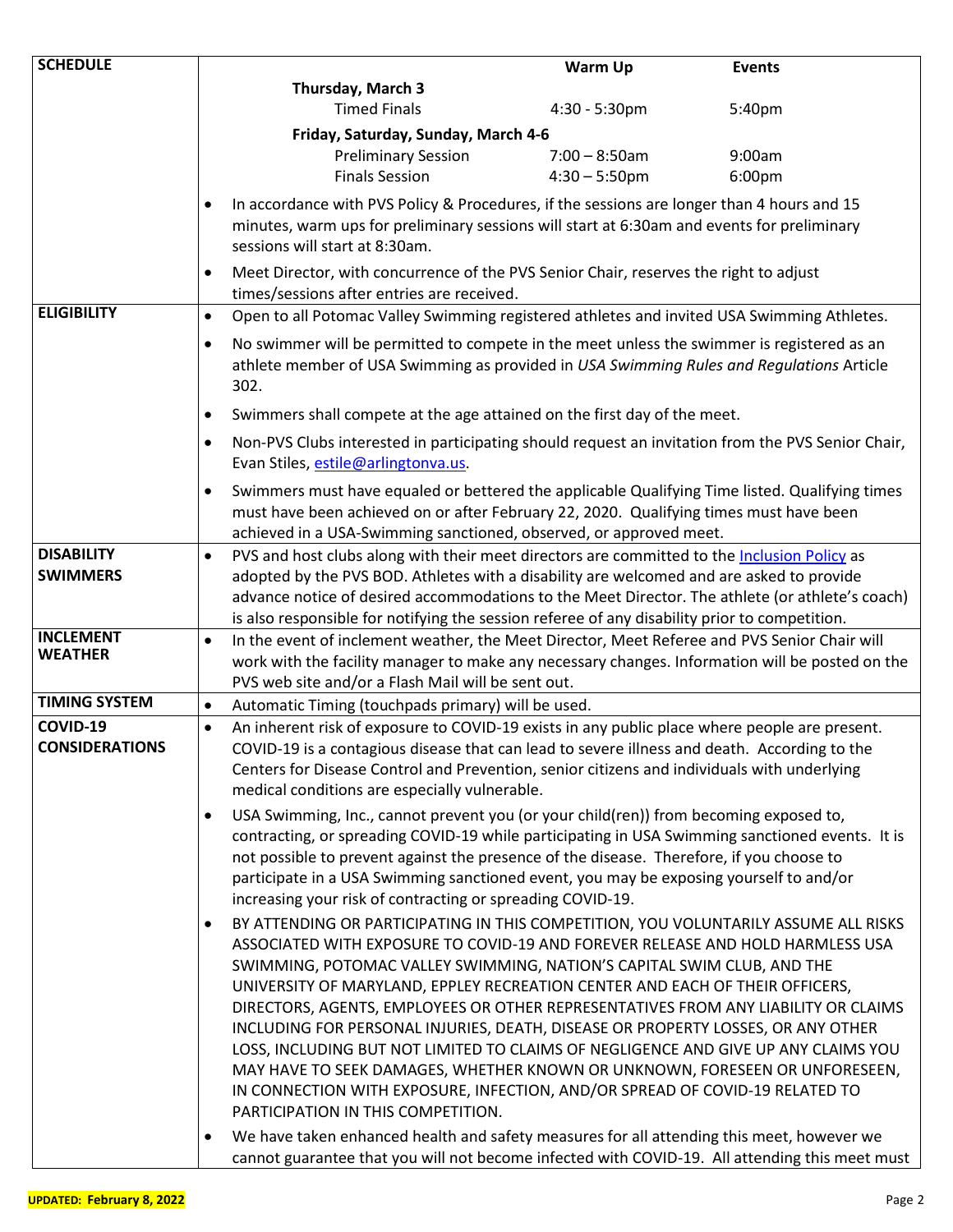|                              | follow all posted instructions while in attendance. An inherent risk of exposure to COVID-19 exists                                                                                                                                                                                                                                                                                                                                                                                                                                                        |
|------------------------------|------------------------------------------------------------------------------------------------------------------------------------------------------------------------------------------------------------------------------------------------------------------------------------------------------------------------------------------------------------------------------------------------------------------------------------------------------------------------------------------------------------------------------------------------------------|
|                              | in any public place where people are present. By attending this meet, you acknowledge the<br>contagious nature of COVID-19 and voluntarily assume all risks related to exposure to COVID-19.                                                                                                                                                                                                                                                                                                                                                               |
|                              | By choosing to attend this meet you agree to comply with all health and safety mandates and<br>٠                                                                                                                                                                                                                                                                                                                                                                                                                                                           |
|                              | guidelines of USA Swimming, Potomac Valley Swimming, the State of Maryland, Prince George's                                                                                                                                                                                                                                                                                                                                                                                                                                                                |
|                              | County, and the University of Maryland.                                                                                                                                                                                                                                                                                                                                                                                                                                                                                                                    |
| COVID-19<br><b>PROTOCOLS</b> | All attendees (athletes, coaches, officials, and volunteers) must wear masks at all times, with the<br>٠<br>exception of athletes when warming up, cooling down, and competing.                                                                                                                                                                                                                                                                                                                                                                            |
|                              | All attendees (athletes, coaches, officials, and volunteers) are required to assess their own health<br>for symptoms and exposure to COVID-19. Attendees will only be permitted entrance if answering<br>"no" to the following questions:                                                                                                                                                                                                                                                                                                                  |
|                              | Do you feel any of the symptoms that fall under the symptoms of COVID-19 (fever over<br>$\circ$<br>100.4, cough, shortness of breath, etc.)?                                                                                                                                                                                                                                                                                                                                                                                                               |
|                              | Has anyone in your family been sick or diagnosed with COVID-19 in the past 14 days?<br>$\circ$<br>Has someone you've been in contact with been diagnosed with COVID-19 or been in<br>$\circ$<br>contact with someone who has in the past 14 days?                                                                                                                                                                                                                                                                                                          |
|                              | Locker rooms will only be available for emergency use. On deck showers will be available, and all<br>٠<br>athletes are required to rinse off prior to entering the water during warm ups.                                                                                                                                                                                                                                                                                                                                                                  |
|                              | No one with symptoms of COVID-19 is permitted in the facility.<br>٠                                                                                                                                                                                                                                                                                                                                                                                                                                                                                        |
|                              | Athletes must arrive and depart in their suits. Locker room space will be available for female<br>٠<br>athletes to pull up suits, but full suit changes will not be permitted.                                                                                                                                                                                                                                                                                                                                                                             |
|                              | Swimmers must try to maintain proper social distancing.<br>٠                                                                                                                                                                                                                                                                                                                                                                                                                                                                                               |
|                              | Teams will be assigned a required number of marshals based on team size. Names of marshals<br>will be required in advance. Marshals will monitor social distancing and mask compliance within<br>their assigned spaces.                                                                                                                                                                                                                                                                                                                                    |
|                              | Bathroom use is allowed in emergencies, but all athletes must use the visiting team locker rooms<br>٠<br>and wipe down all surfaces touched.                                                                                                                                                                                                                                                                                                                                                                                                               |
|                              | Total number of athletes for Senior and Junior Championships (combined) is limited to 800 per<br>session.                                                                                                                                                                                                                                                                                                                                                                                                                                                  |
|                              | One-way traffic will be maintained on the pool deck. Swimmers will leave their assigned spot,<br>walk along the turn (diving boards) end of the pool, down the lane 1 (window) side of the pool,<br>stage along the lane 1 side of the pool deck and continue behind the blocks. See attached<br>diagram in the supplemental document. Athletes swimming in the shallow pool will stage along<br>lane 1 and will exit the area at the conclusion of their race towards lane 8. Athletes will only be<br>permitted to stage for their heats 2 heats a time. |
|                              | For warm-ups, swimmers will be assigned to a warm-up group.                                                                                                                                                                                                                                                                                                                                                                                                                                                                                                |
|                              | Swimmers will proceed to their assigned seating area on deck or in the stands, prepare to enter<br>the pool, and follow marshals' and coaches' directions to enter the pool while respecting social<br>distancing guidelines. Swimmers not participating in warm-up will remain on the deck at their<br>assigned spot.                                                                                                                                                                                                                                     |
|                              | Swimmers will wear their masks until they reach the starting blocks. A place will be available for<br>masks in each lane. Athletes will put their mask back on before leaving the starting area.                                                                                                                                                                                                                                                                                                                                                           |
|                              | Additional sanitation will take place as well as sanitation stations will be available in various<br>locations throughout the facility.                                                                                                                                                                                                                                                                                                                                                                                                                    |
|                              | UV Light is used along with chlorine to disinfect the water constantly.<br>٠                                                                                                                                                                                                                                                                                                                                                                                                                                                                               |
|                              | Spectators will not be permitted. The meet will be professionally live-streamed. Live-streaming<br>details will be provided to all participating teams and posted on the PVS YouTube Channel.                                                                                                                                                                                                                                                                                                                                                              |
|                              | We request that all attendees notify the meet director as soon as possible if they have tested<br>٠<br>positive for COVID-19, shown symptoms or have been in contact with anyone exposed to<br>COVID19 after attending the meet.                                                                                                                                                                                                                                                                                                                           |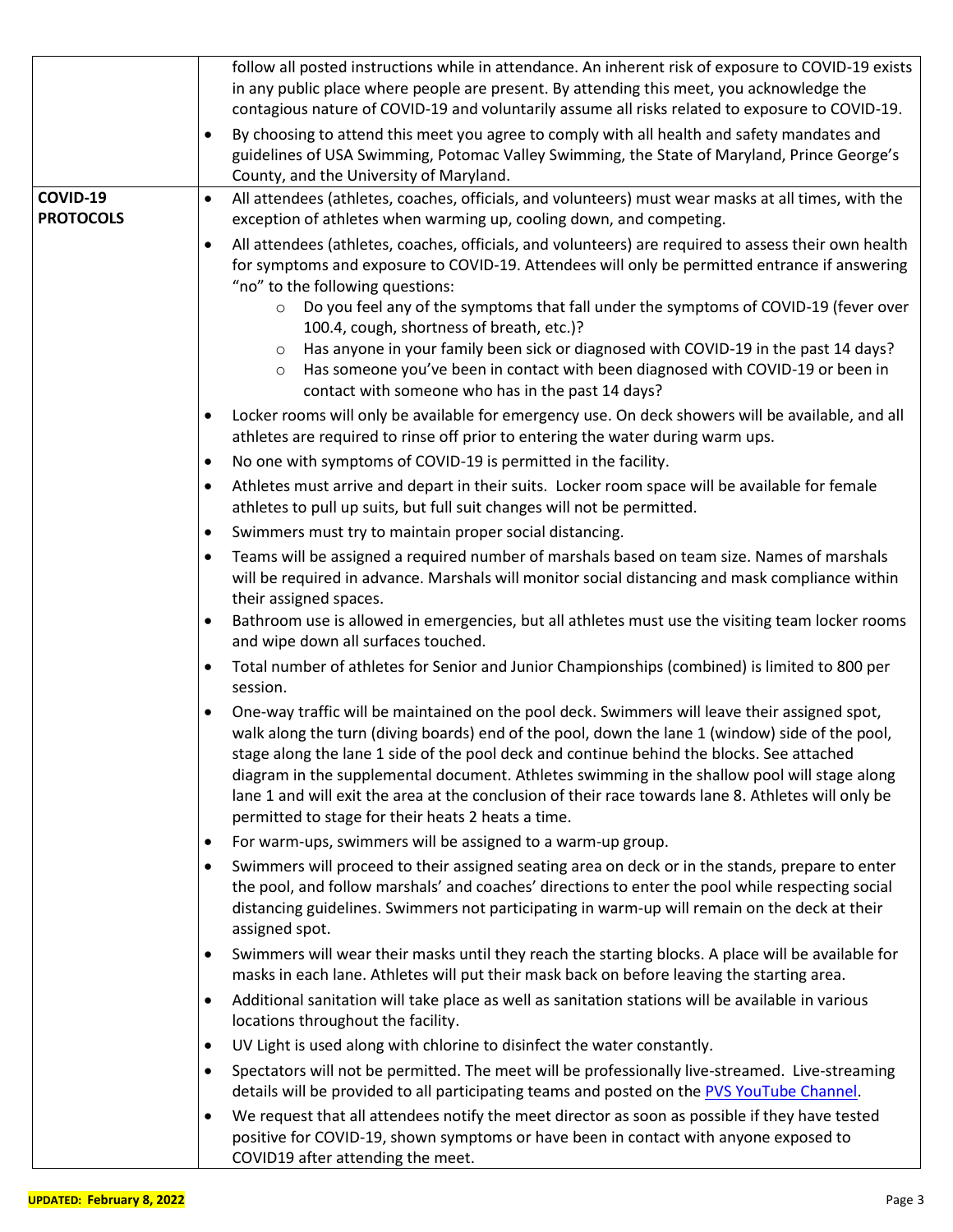| <b>RULES</b>                            | $\bullet$ | Current USA Swimming rules shall govern this meet.                                                                                                                                                                                                                                                                                                                                                                                      |
|-----------------------------------------|-----------|-----------------------------------------------------------------------------------------------------------------------------------------------------------------------------------------------------------------------------------------------------------------------------------------------------------------------------------------------------------------------------------------------------------------------------------------|
|                                         | $\bullet$ | All applicable adults participating in or associated with this meet acknowledge that they are<br>subject to the provisions of the USA Swimming Minor Athlete Abuse Prevention Policy<br>("MAAPP"), and that they understand that compliance with the MAAPP policy is a condition of<br>participation in the conduct of this competition.                                                                                                |
|                                         |           | No on-deck USA Swimming registration is permitted.                                                                                                                                                                                                                                                                                                                                                                                      |
|                                         | $\bullet$ | In compliance with USA Swimming Rules and Regulations, the use of audio or visual recording<br>devices, including a cell phone is not permitted in the changing areas, rest rooms, or locker<br>rooms. Per PVS policy, the use of equipment capable of taking pictures (e.g., cell phones,<br>cameras, etc.) is banned from behind the starting blocks during the entire meet, including warm<br>up, competition and cool down periods. |
|                                         | $\bullet$ | Deck changes are prohibited.                                                                                                                                                                                                                                                                                                                                                                                                            |
|                                         | ٠         | Any swimmer entered in the meet must be certified by a USA Swimming member coach as being<br>proficient in performing a racing start or must start each race from within the water. When<br>unaccompanied by a member-coach, it is the responsibility of the swimmer or the swimmer's<br>legal guardian to ensure compliance with this requirement.                                                                                     |
|                                         | $\bullet$ | Operation of a drone or any other flying devices is prohibited over the venue (pools,<br>athlete/coach areas, spectator areas and open ceiling locker rooms) any time athletes, coaches,<br>officials and/or spectators are present.                                                                                                                                                                                                    |
|                                         | $\bullet$ | Dive-over starts will be used during the preliminary and timed finals sessions.                                                                                                                                                                                                                                                                                                                                                         |
| <b>INDIVIDUAL EVENT</b><br><b>RULES</b> | $\bullet$ | All individual events are prelims/finals, except for the 1000yd and 1650yd Freestyle events which<br>are timed finals.                                                                                                                                                                                                                                                                                                                  |
|                                         | $\bullet$ | Top twenty-four (24) qualifiers from prelims advance to Finals.                                                                                                                                                                                                                                                                                                                                                                         |
|                                         | ٠         | A swimmer may enter as many events as they qualify for but may compete in a maximum of 7<br>individual events and no more than 3 individual events per day.                                                                                                                                                                                                                                                                             |
|                                         | ٠         | Entry times will be verified through SWIMS. Coaches will be asked to provide proof of times when<br>asked by the Meet Entry Chair for any time not found in SWIMS. Failure to prove such a time<br>before the event will result in the swimmer being scratched from that event.                                                                                                                                                         |
|                                         | $\bullet$ | Distance Entries: Any swimmer who qualifies for the 1000 yd and/or 1650 yd freestyle events<br>may enter at their fastest time or at the Time Standard, if entered in two or more events on the<br>day of the distance freestyle.                                                                                                                                                                                                       |
|                                         | $\bullet$ | Swimmers must provide their own counters (if desired) for the 500, 1000, and 1650 freestyle<br>events.                                                                                                                                                                                                                                                                                                                                  |
|                                         | ٠         | Late entries will be accepted for a fee: \$150 per club plus two times the entry fee.                                                                                                                                                                                                                                                                                                                                                   |
|                                         | $\bullet$ | No deck entries will be accepted.                                                                                                                                                                                                                                                                                                                                                                                                       |
| <b>RELAY EVENT RULES</b>                | $\bullet$ | All relay events are timed finals.                                                                                                                                                                                                                                                                                                                                                                                                      |
|                                         | $\bullet$ | A club may enter up to 3 relay teams per relay event, but only two relay teams per club per event<br>may score.                                                                                                                                                                                                                                                                                                                         |
|                                         | $\bullet$ | The 200 yd Freestyle and Medley relays will not be scored.                                                                                                                                                                                                                                                                                                                                                                              |
|                                         | $\bullet$ | The 200 yd Freestyle and Medley relays will be swum during the preliminaries session. The 400<br>yd Freestyle and Medley relays will be swum during the finals session.                                                                                                                                                                                                                                                                 |
|                                         | $\bullet$ | The fastest heat of the 800 yd Freestyle Relay will be swum in the finals session and the slower<br>heats in the preliminary session. When checking in for the 800 yd Freestyle Relay, a club may<br>indicate they want to swim in the preliminaries session.                                                                                                                                                                           |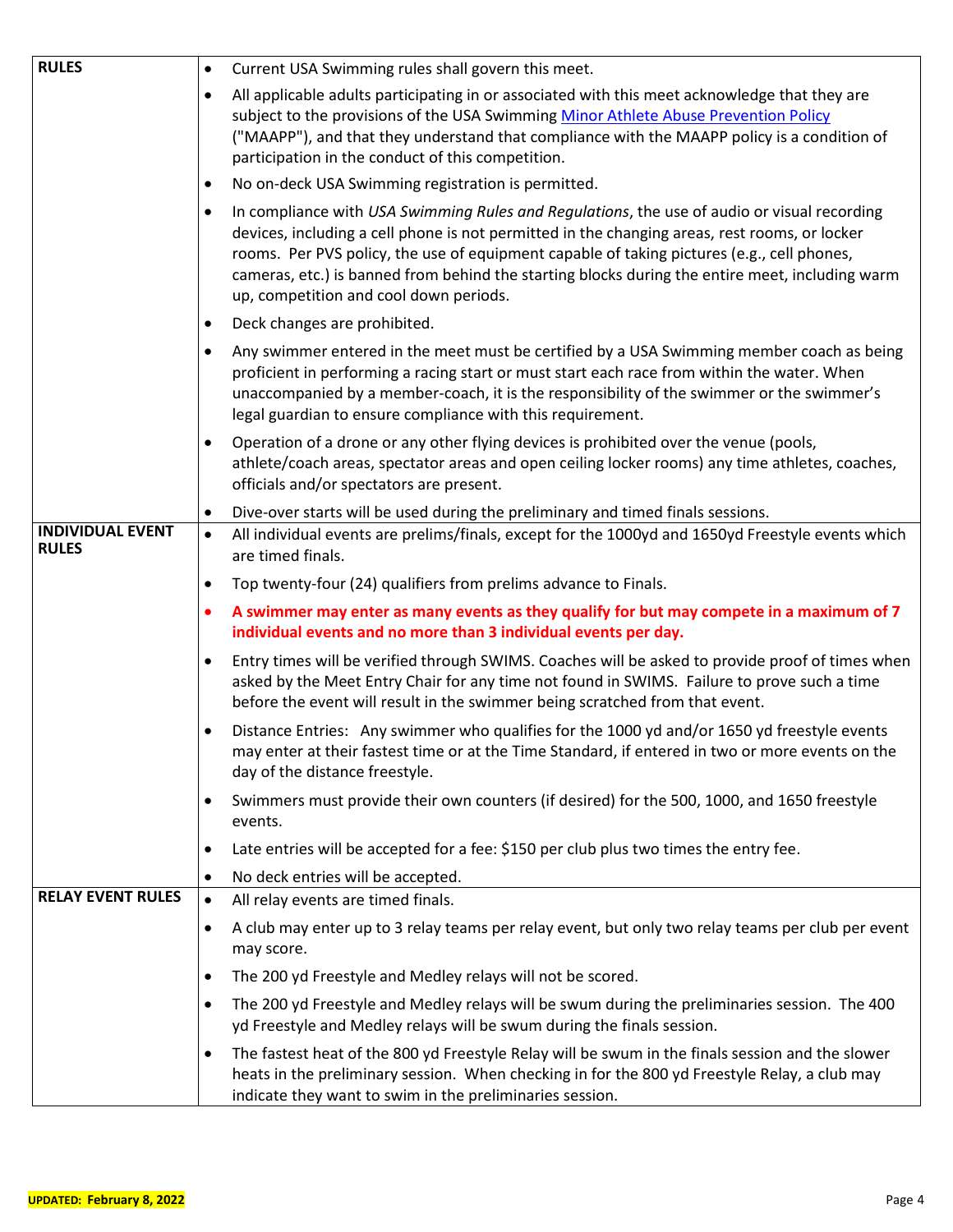| <b>WITHDRAWING</b>                             | National Championship scratch rules (USA Swimming Rules and Regulations, Rule 207.11.6) apply<br>$\bullet$                                                                                                                                                                                                                                                                                                                                                                                                                                                                                                                                                                                                                                                                                                                                                                                                                                                                                                                                                                                                                                                                                                                                                                                                                                                                                                                                                                                                        |
|------------------------------------------------|-------------------------------------------------------------------------------------------------------------------------------------------------------------------------------------------------------------------------------------------------------------------------------------------------------------------------------------------------------------------------------------------------------------------------------------------------------------------------------------------------------------------------------------------------------------------------------------------------------------------------------------------------------------------------------------------------------------------------------------------------------------------------------------------------------------------------------------------------------------------------------------------------------------------------------------------------------------------------------------------------------------------------------------------------------------------------------------------------------------------------------------------------------------------------------------------------------------------------------------------------------------------------------------------------------------------------------------------------------------------------------------------------------------------------------------------------------------------------------------------------------------------|
| <b>FROM FINALS</b>                             | for swimmers scratching from finals.                                                                                                                                                                                                                                                                                                                                                                                                                                                                                                                                                                                                                                                                                                                                                                                                                                                                                                                                                                                                                                                                                                                                                                                                                                                                                                                                                                                                                                                                              |
|                                                | Swimmers who do not wish to swim in the Final event may "scratch" from the event by emailing<br>scratch@pvswim.org within 30 minutes of the announcement of qualifiers for finals. Swimmers<br>will receive an automated reply that the email has been received and a reply when their scratch<br>has been processed. If you do not receive a reply, please confirm your scratch with the<br>Administrative Referee.<br>Subject of email: FINALS SCRATCH: <event>, <athlete name=""><br/><math display="inline">\circ</math><br/>For example: FINALS SCRATCH: Event 21, Women's 200m Individual Medley, Jane<br/><math>\circ</math><br/>Smith.<br/>Swimmers may declare an "intent to scratch" from a Finals event by emailing<br/>scratch@pvswim.org within 30 minutes of the announcement of qualifiers for finals. Swimmers<br/>will receive an automated reply that the email has been received and a reply when their intent</athlete></event>                                                                                                                                                                                                                                                                                                                                                                                                                                                                                                                                                               |
|                                                | to scratch has been processed. If you do not receive a reply, please confirm your scratch with<br>the Administrative Referee.<br>Subject of email: FINALS INTENT TO SCRATCH: <event>, <athlete name=""><br/><math display="inline">\circ</math><br/>For example: FINALS INTENT TO SCRATCH: Event 21, Women's 200m Individual<br/><math>\circ</math><br/>Medley, Jane Smith.</athlete></event>                                                                                                                                                                                                                                                                                                                                                                                                                                                                                                                                                                                                                                                                                                                                                                                                                                                                                                                                                                                                                                                                                                                     |
|                                                | If you declare an "intent to scratch" and do not wish to swim finals, you must confirm your<br>scratch by emailing scratch@pvswim.org within 30 minutes after the conclusion of your last<br>preliminary event of the day or you will be automatically seeded into the event.                                                                                                                                                                                                                                                                                                                                                                                                                                                                                                                                                                                                                                                                                                                                                                                                                                                                                                                                                                                                                                                                                                                                                                                                                                     |
|                                                | Body of email should include swimmer's first and last name, club, coach's name, and event being<br>scratched. If declaring an intent to scratch, include the swimmer's last preliminary event of the<br>day. It is required that your coach is included on the email.                                                                                                                                                                                                                                                                                                                                                                                                                                                                                                                                                                                                                                                                                                                                                                                                                                                                                                                                                                                                                                                                                                                                                                                                                                             |
|                                                | If an athlete fails to properly scratch from an event and does not appear for the "Final" event,<br>٠<br>they shall be barred from further competition for the remainder of the meet.                                                                                                                                                                                                                                                                                                                                                                                                                                                                                                                                                                                                                                                                                                                                                                                                                                                                                                                                                                                                                                                                                                                                                                                                                                                                                                                             |
| <b>SEEDING AND</b><br><b>POSITIVE CHECK IN</b> | The 1000 yd and 1650 yd Freestyle events and the 400 yd and 800 yd relay events are positive<br>$\bullet$<br>check in events. Athletes and relay teams must complete the 2022 PVS SC Senior Championships<br>Positive Check-In form to check-in for these events. Athletes and relay teams must check in by<br>the check-in deadline for the event in order to be seeded into the event. Athletes and relay<br>teams not checked-in will not be seeded into the event. When checking in for the Women's 1000<br>yd Freestyle, Men's 1650 yd Freestyle, and the 800 yd Freestyle Relay athletes/clubs may indicate<br>they want to swim in the preliminaries session.                                                                                                                                                                                                                                                                                                                                                                                                                                                                                                                                                                                                                                                                                                                                                                                                                                              |
|                                                | All other events will be seeded after the scratch/check-in deadlines listed below in accordance with<br>USA Swimming Rules and Regulations, Rule 207.11.6(C). To scratch from any preliminary event,<br>athletes must email scratch@pyswim.org. In all preliminary events or in any timed final event for<br>which the swimmer has been positively checked in, after the heats have been seeded, any swimmer<br>who fails to compete in an individual event heat in which such swimmer entered and has not been<br>scratched in accordance with deadlines listed below will be barred from all further individual and<br>relay events of that day. The application of this penalty shall pertain to the order in which the<br>event/heats are swum, not the numerical order of the events. Additionally, that swimmer shall not<br>be seeded in any individual events on succeeding days unless that swimmer declares an intent to<br>swim prior to the scratch deadline for that day's events.<br>Check-in deadline for Thursday 1000yd/1650yd Freestyle is Thursday at 5:00 pm<br>$\circ$<br>Scratch deadline for Friday events and positive check-in for 800 yd Freestyle Relay is<br>$\circ$<br>Thursday at 6:10 pm<br>Scratch deadline for Saturday events and positive check-in for 400 yd Medley Relay is<br>$\circ$<br>Friday at 6:30 pm<br>Scratch deadline for Sunday events and positive check-in for 400 yd Freestyle Relay and<br>$\circ$<br>Sunday 1000 yd/1650 yd Freestyle is Saturday at 6:30 pm |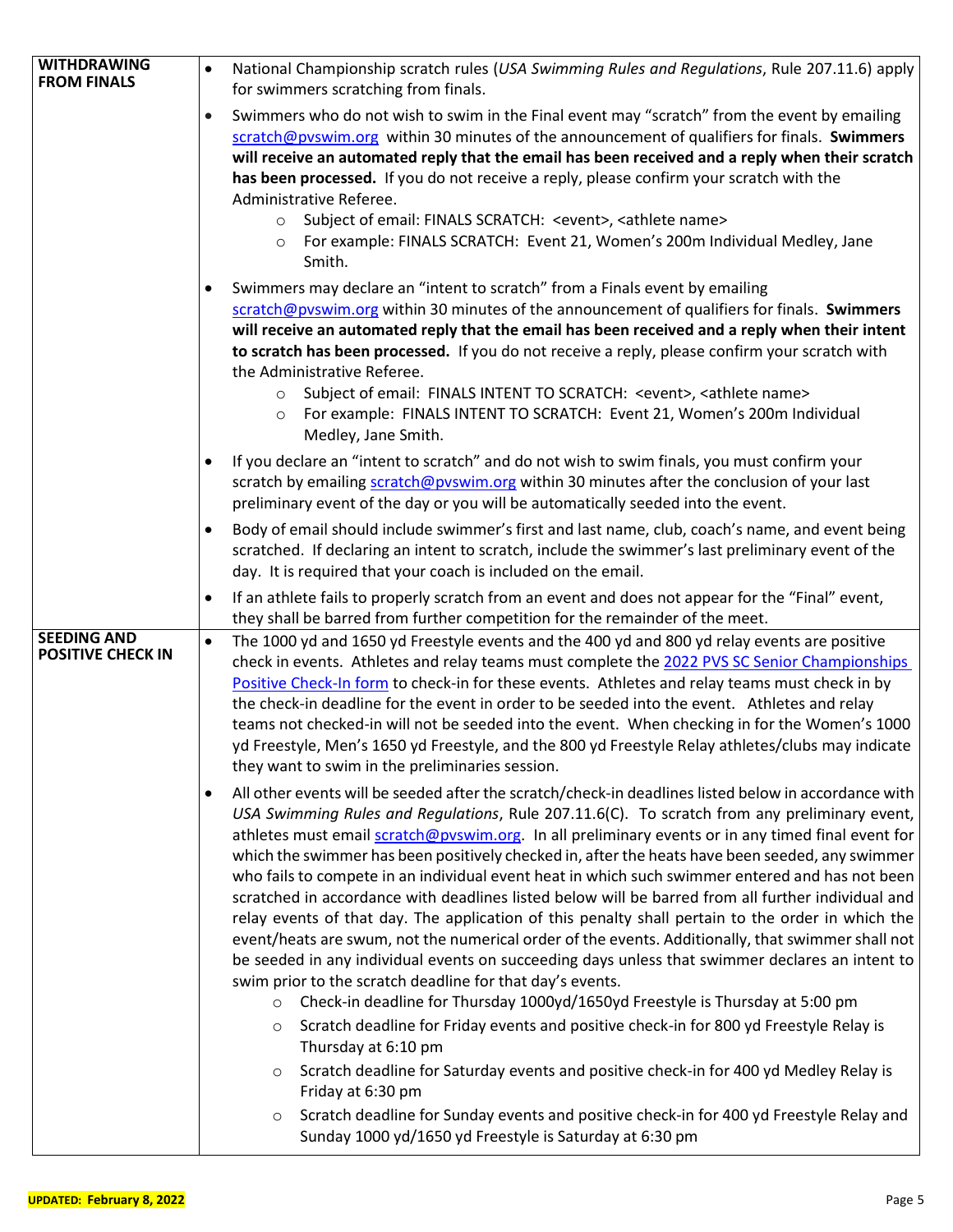|                       | SCY entry times are conforming times for this meet. LCM entry times are non-conforming times<br>and will be seeded after SCY entries. NT entries will not be accepted. Bonus entries will be seeded<br>last.                                                                                                                                                                                                                                                                                                                                                                                                        |
|-----------------------|---------------------------------------------------------------------------------------------------------------------------------------------------------------------------------------------------------------------------------------------------------------------------------------------------------------------------------------------------------------------------------------------------------------------------------------------------------------------------------------------------------------------------------------------------------------------------------------------------------------------|
|                       | The preliminaries of the 500 yd Freestyle and the 400 yd Individual Medley will be swum as follows:<br>If there are seven or more heats, the four fastest heats of women (slow to fast) will be followed by<br>the four fastest heats of men (slow to fast). The remaining heats will be swum fast-to-slow,<br>alternating women and men, after the relay events. If there are six or fewer heats, the events will<br>be swum all women (slow-to-fast) then all men (slow-to-fast).                                                                                                                                 |
| <b>ORDER OF SWIMS</b> | Preliminaries will be swum concurrently with the PVS SC Junior Championships ("Junior<br>$\bullet$<br>Champs").                                                                                                                                                                                                                                                                                                                                                                                                                                                                                                     |
|                       | Three heats of each individual event from Senior Champs and two heats from Junior Champs<br>$\bullet$<br>events, except the 1000 yd and 1650 yd Freestyle, will be swum at finals. Three heats from Senior<br>Champs will alternate with two heats from Junior Champs. Heats for Junior Champs will be swum<br>in the following order: "B", "A" and will be swum before the heats for Senior Champs. Heats for<br>Senior Champs will be swum in the following order: "C", "B", "A".                                                                                                                                 |
|                       | Heats of distance events (1000 yd & 1650 yd Freestyle) will be swum fastest to slowest,<br>alternating women and men. The fastest seeded heat of the Women's 1000 yd Freestyle and<br>Men's 1650 yd Freestyle will be the first event of the Sunday Finals session. When checking in for<br>the Women's 1000 yd Freestyle and Men's 1650 yd Freestyle, swimmers may indicate they want<br>to swim in the preliminaries session. Swimmers in the 1000 yd and 1650 yd Freestyle, except for<br>those swimming in the Final session on Sunday, are responsible for providing their own timer and<br>counter if needed. |
| <b>BONUS EVENTS</b>   | Any athlete who is entered in at least one individual event may enter one bonus event for which<br>$\bullet$<br>they meet the Bonus Qualifying Time. Athletes entered in 2 or more individual events may enter<br>2 bonus events for which they meet the Bonus Qualifying Time.                                                                                                                                                                                                                                                                                                                                     |
|                       | Athletes entering bonus events may compete in no more than the maximum number of individual<br>$\bullet$<br>events per day (3) or the meet (7).                                                                                                                                                                                                                                                                                                                                                                                                                                                                     |
| <b>TIME TRIALS</b>    | Time Trials will be held following the completion of the timed finals session on Thursday and after<br>$\bullet$<br>the completion of the preliminaries sessions on Friday, Saturday and Sunday, time permitting                                                                                                                                                                                                                                                                                                                                                                                                    |
|                       | An athlete must compete in an individual event in either Senior Champs or Junior Champs in<br>$\bullet$<br>order to participate in Time Trials.                                                                                                                                                                                                                                                                                                                                                                                                                                                                     |
|                       | Athletes are permitted one time trial per time trial session provided that this participation does<br>not cause them to exceed the three events per day limitation and two time trials total for the<br>meet.                                                                                                                                                                                                                                                                                                                                                                                                       |
|                       | The time trial fee is \$15/attempt; cash or check made out to PVS due at the time of sign up.<br>٠                                                                                                                                                                                                                                                                                                                                                                                                                                                                                                                  |
|                       | The order of time trial events will be those events contested that day followed by those events<br>$\bullet$<br>remaining to be contested, followed by those events already contested, except that time trials for<br>the 1000 yd and 1650 yd Freestyle will only be offered on Thursday.                                                                                                                                                                                                                                                                                                                           |
|                       | Time Trial events may be combined and re-ordered to maximize lane usage.<br>$\bullet$                                                                                                                                                                                                                                                                                                                                                                                                                                                                                                                               |
| <b>WARM-UP</b>        | The prescribed PVS warm-up procedures and safety policies will be followed.<br>$\bullet$                                                                                                                                                                                                                                                                                                                                                                                                                                                                                                                            |
|                       | Due to COVID protocols, assigned warmups will be used for all preliminary sessions. Assigned<br>$\bullet$<br>warmups may be used for timed finals depending on current facility requirements.                                                                                                                                                                                                                                                                                                                                                                                                                       |
|                       | The warm up schedule for the finals sessions will be as follows:<br>$\bullet$                                                                                                                                                                                                                                                                                                                                                                                                                                                                                                                                       |
|                       | 4:30-5:20 pm: All lanes are general warm-up<br>$\circ$<br>5:20-5:50 pm: Lanes 1 and 8 are designated for pace; Lanes 2 and 7 are designated for<br>$\circ$<br>sprint; Lanes 3 through 6 will remain general warm-up.                                                                                                                                                                                                                                                                                                                                                                                                |
|                       | During the meet there will be continuous warm-up/cool-down lanes. Marshals will be assigned to<br>$\bullet$<br>monitor these areas. If at any time conditions become unsafe, the area will be closed for the<br>remainder of the session.                                                                                                                                                                                                                                                                                                                                                                           |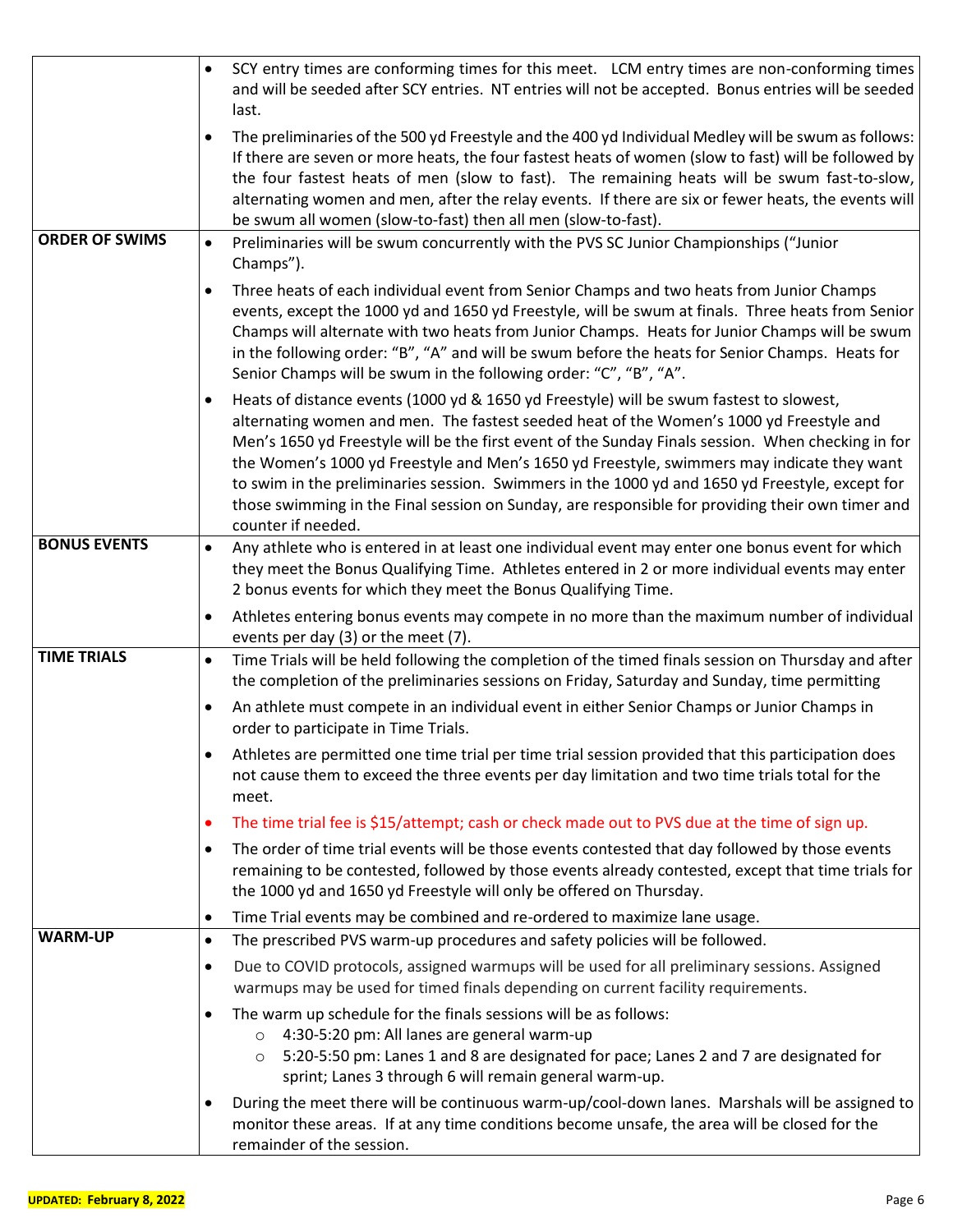| <b>SUPERVISION</b> | Coaches are responsible for the conduct of their swimmers and cleaning up for their team areas.<br>$\bullet$                                                                                                                                                                                                                                                                                                                                                        |
|--------------------|---------------------------------------------------------------------------------------------------------------------------------------------------------------------------------------------------------------------------------------------------------------------------------------------------------------------------------------------------------------------------------------------------------------------------------------------------------------------|
|                    | No chairs will be allowed on deck for athletes. Coaches' chairs will be permitted pending enough<br>$\bullet$<br>safe deck space is available.                                                                                                                                                                                                                                                                                                                      |
| <b>SCORING</b>     | Individual: 20, 17, 16, 15, 14, 13, 12, 11, 9, 7, 6, 5, 4, 3, 2, 1<br>$\bullet$                                                                                                                                                                                                                                                                                                                                                                                     |
|                    | Relays:<br>40, 34, 32, 30, 28, 26, 24, 22, 18, 14, 12, 10, 8, 6, 4, 2<br>$\bullet$                                                                                                                                                                                                                                                                                                                                                                                  |
| <b>AWARDS</b>      | There are no awards for this meet.<br>$\bullet$                                                                                                                                                                                                                                                                                                                                                                                                                     |
| <b>PROGRAMS</b>    | The meet will be available on Meet Mobile. Programs will be posted on the PVS website.<br>$\bullet$                                                                                                                                                                                                                                                                                                                                                                 |
| <b>SPECTATORS</b>  | No spectators will be permitted.<br>$\bullet$                                                                                                                                                                                                                                                                                                                                                                                                                       |
| <b>CREDENTIALS</b> | Individuals not working the meet as a deck official, volunteer timer or other position are not<br>$\bullet$<br>permitted on deck. Only athletes, USA Swimming certified coaches, and deck officials will be<br>permitted on the deck. Coaches and Officials should have proof of active USA Swimming<br>membership with them at all times.                                                                                                                          |
| <b>OFFICIALS</b>   | This meet will be an Officials Qualifying Meet, under the USA Swimming National Certification<br>$\bullet$<br>program.                                                                                                                                                                                                                                                                                                                                              |
|                    | Officials wishing to volunteer should submit an Application to Officiate. Any official interested in<br>being evaluated must submit an Application to Officiate no later than February 15, 2022, noting<br>the request for evaluation. You can review information about the National Certification Program<br>on the USA Swimming Website. Interested officials may also contact the Meet Referee: Cherlynn<br>Venit (dpws@aol.com). Walk-on officials are welcome. |
|                    | Each participating club is requested to provide at least one table worker or official (referee,<br>$\bullet$<br>starter or stroke & turn judge) per session if entering 25 or more splashes.                                                                                                                                                                                                                                                                        |
| <b>TIMERS</b>      | Clubs will be required to provide timers in proportion to the number of entries they have in each<br>$\bullet$<br>session. An initial number of timers required per club and their lane assignments will be posted<br>on the PVS website in mid-February. Timer requirements may be adjusted after all entries have<br>been received.                                                                                                                               |
|                    | Timers should report to the timers meeting 30 minutes before the start of each session.<br>$\bullet$                                                                                                                                                                                                                                                                                                                                                                |
|                    | All swimmers are required to provide a timer and a counter (if desired) for the 1000 yd and 1650<br>$\bullet$<br>yd Freestyle events on Thursday afternoon and Sunday morning.                                                                                                                                                                                                                                                                                      |
|                    | All swimmers are required to provide a timer for the 400 yd Individual Medley during preliminary<br>sessions.                                                                                                                                                                                                                                                                                                                                                       |
|                    | All swimmers are required to provide a timer and a counter (if desired) for the 500 yd Freestyle<br>during preliminary sessions.                                                                                                                                                                                                                                                                                                                                    |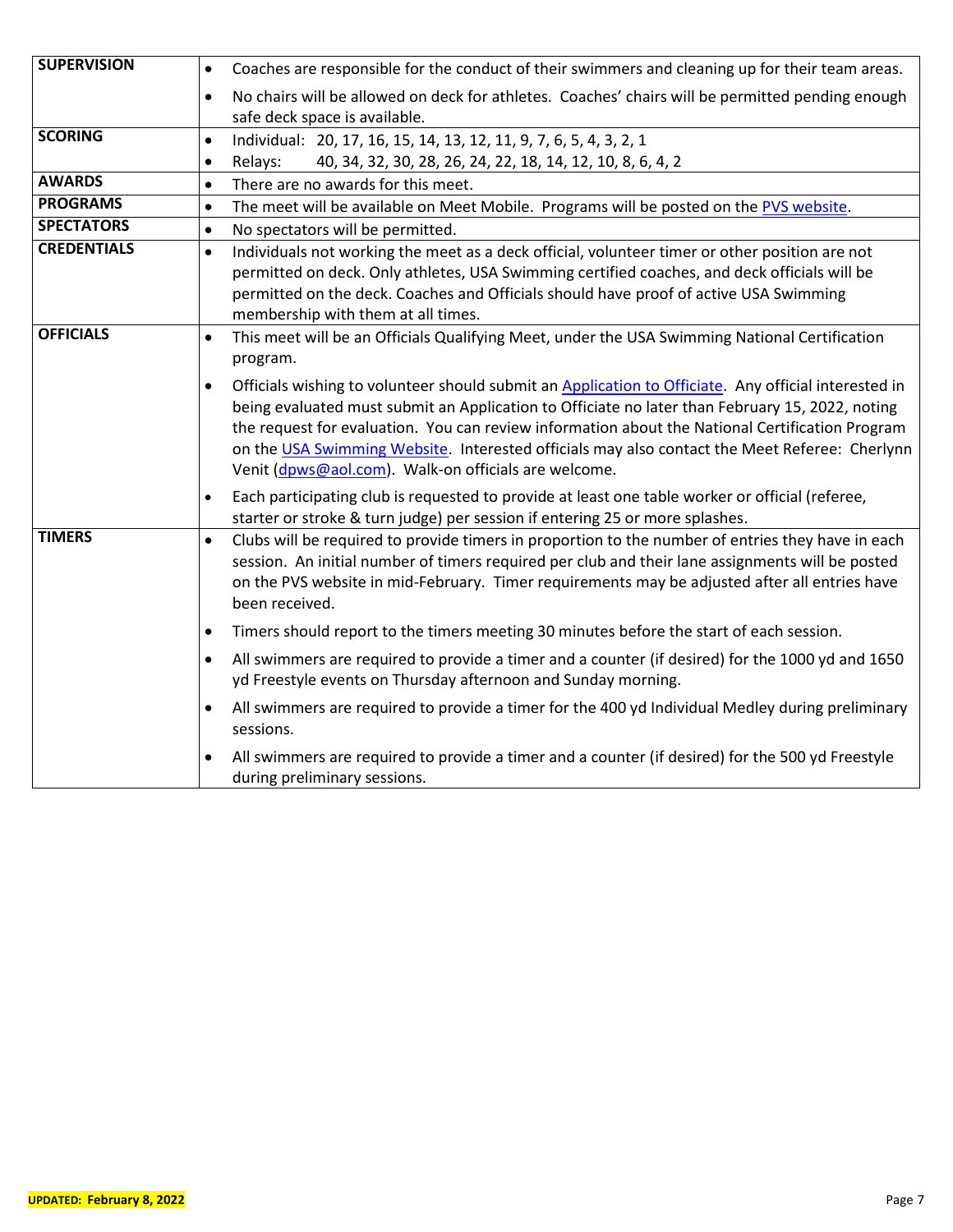| <b>ENTRY PROCEDURES</b> | All entry files must be sent to the Entry Chair, Karyn McCannon,<br>kmccannon@nationscapitalswimming.com                                                                                                                                                                           |  |  |  |  |  |  |
|-------------------------|------------------------------------------------------------------------------------------------------------------------------------------------------------------------------------------------------------------------------------------------------------------------------------|--|--|--|--|--|--|
|                         | Conforming (SCY) and Non-Conforming (LCM) times may be used for entry. Conforming times will<br>be seeded first.                                                                                                                                                                   |  |  |  |  |  |  |
|                         | Individual Entries: Any qualifying time in the national database swum within the qualifying<br>period may be used for entry.                                                                                                                                                       |  |  |  |  |  |  |
|                         | Proof for times annotated as unproven (*) must be provided to the Administrative Referee<br>prior to the scratch deadline, or the swimmer will be scratched from that event.                                                                                                       |  |  |  |  |  |  |
|                         | Relay Entries: Ensure "relay only" athletes are included in the team entry roster.<br>There are no qualifying times for the 200 yd relays.<br>$\circ$                                                                                                                              |  |  |  |  |  |  |
|                         | Teams Entering Unattached Athletes: Teams may enter athletes with an unattached status.                                                                                                                                                                                            |  |  |  |  |  |  |
|                         | Individual Unattached Athletes may enter individually.<br>Payment for unattached athletes is due in advance of the start of the meet. Contact the<br>$\circ$<br>Meet Entry chair for payment instructions.                                                                         |  |  |  |  |  |  |
|                         | Any club that enters an unregistered or improperly registered athlete, falsifies an entry in any<br>way, or permits an unregistered coach to represent them, will be fined the sum of \$100 and no<br>further entries will be accepted from that club until the said fine is paid. |  |  |  |  |  |  |
| <b>ENTRY FEES</b>       | Per Swimmer Surcharge: \$10.00<br>Relay event fee: \$20.00                                                                                                                                                                                                                         |  |  |  |  |  |  |
|                         | Individual event fee:<br>\$12.50<br>Deck entries:<br><b>NA</b>                                                                                                                                                                                                                     |  |  |  |  |  |  |
|                         | Clubs will be invoiced by PVS for entry fees after completion of the meet. Payment will be due<br>$\bullet$<br>upon receipt of invoice. The invoice will outline the methods of payments and where to send a<br>check.                                                             |  |  |  |  |  |  |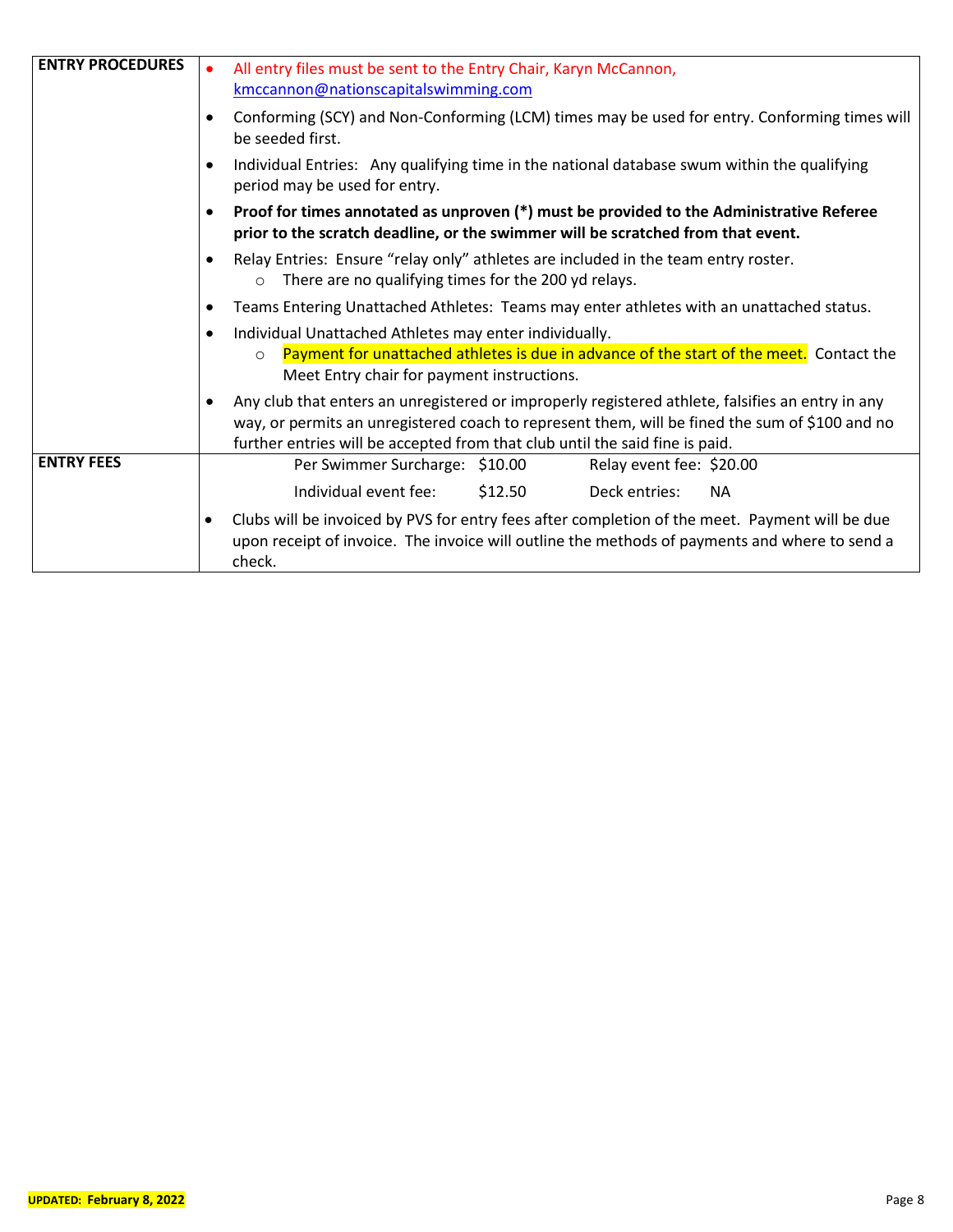## **PVS 2022 Short Course Senior Championships**

**March 3-6, 2022**

### **Thursday, March 3, 2022**

Warm up: 4:30-5:30 pm, Events: 5:40 pm

| Women's<br>Event#                                     | <b>SCY QT</b>                                          | <b>LCM QT</b> | Event             | <b>SCY QT</b> | <b>LCM QT</b> | Men's<br>Event# |  |
|-------------------------------------------------------|--------------------------------------------------------|---------------|-------------------|---------------|---------------|-----------------|--|
|                                                       | 18:09.99                                               | 18:26.59      | 1650 yd Freestyle |               |               |                 |  |
|                                                       |                                                        |               | 1000 yd Freestyle | 10:04.99      | 9:02.59       |                 |  |
| Positive check-in deadline for all events is 5:00 pm. |                                                        |               |                   |               |               |                 |  |
|                                                       | All swimmers must provide their own timer and counter. |               |                   |               |               |                 |  |

#### **Friday, March 4, 2022**

Prelims: Warm up: 7:00-8:50 am, Events: 9:00 am Finals: Warm up: 4:30-5:50, Events: 6:00 pm

| Women's<br>Event #                                                                                                                                   | <b>SCY QT</b> | <b>LCM QT</b> | Event                                                                        | <b>SCY QT</b> | <b>LCM QT</b> | Men's<br>Event# |
|------------------------------------------------------------------------------------------------------------------------------------------------------|---------------|---------------|------------------------------------------------------------------------------|---------------|---------------|-----------------|
| 3                                                                                                                                                    | 1:57.29       | 2:13.29       | 200 yd Freestyle                                                             | 1:47.99       | 2:03.19       | 4               |
| 5                                                                                                                                                    | 1:10.19       | 1:20.49       | 100 yd Breaststroke                                                          | 1:02.99       | 1:13.19       | 6               |
| 7                                                                                                                                                    | 1:00.09       | 1:08.19       | 100 yd Butterfly                                                             | 54.49         | 1:02.29       | 8               |
| 9                                                                                                                                                    | 4:45.59       | 5:26.49       | 400 yd Individual Medley                                                     | 4:22.59       | 5:02.99       | 10              |
|                                                                                                                                                      |               |               | 10 minute Break                                                              |               |               |                 |
| 11                                                                                                                                                   | 8:28.79       |               | 800 yd Freestyle Relay                                                       | 7:40.99       |               | 12              |
| Positive Check-in deadline for 800 yd Freestyle Relay is Thursday, 6:10 pm<br>Swimmers must provide their own timer for the 400 yd Individual Medley |               |               |                                                                              |               |               |                 |
|                                                                                                                                                      |               |               | Break will be 10 minutes and the competition pool will be open for Warm-ups. |               |               |                 |

#### **Saturday, March 5, 2022**

Prelims: Warm up: 7:00-8:50 am, Events: 9:00 am Finals: Warm up: 4:30-5:50, Events: 6:00 pm

| Women's<br>Events#                                                                                   | <b>SCY QT</b> | <b>LCM QT</b> | Event                             | <b>SCY QT</b> | <b>LCM QT</b> | Men's<br>Event# |  |
|------------------------------------------------------------------------------------------------------|---------------|---------------|-----------------------------------|---------------|---------------|-----------------|--|
| 13                                                                                                   | 2:30.19       | 2:50.09       | 200 yd Breaststroke               | 2:16.59       | 2:37.29       | 14              |  |
| 15                                                                                                   | 25.09         | 28.59         | 50 yd Freestyle                   | 22.69         | 25.99         | 16              |  |
| 17                                                                                                   | 1:00.39       | 1:09.39       | 100 yd Backstroke                 | 55.39         | 1:04.79       | 18              |  |
| 19                                                                                                   | 5:13.49       | 4:41.99       | 500 yd Freestyle                  | 4:49.99       | 4:20.19       | 20              |  |
| 21                                                                                                   |               |               | 200 yd Freestyle Relay            |               |               | 22              |  |
|                                                                                                      |               |               | (prelims only)                    |               |               |                 |  |
| 10 minute Break                                                                                      |               |               |                                   |               |               |                 |  |
| 23                                                                                                   | 4:30.19       |               | 400 yd Medley Relay (finals only) | 4:02.59       |               | 24              |  |
| Positive Check-in deadline for 400 yd Medley Relay is 30 minutes after the start of Finals on Friday |               |               |                                   |               |               |                 |  |

Swimmers must provide their own timer and counter for the 500 yd Freestyle

Break will be 10 minutes and the competition pool will be open for Warm-ups.